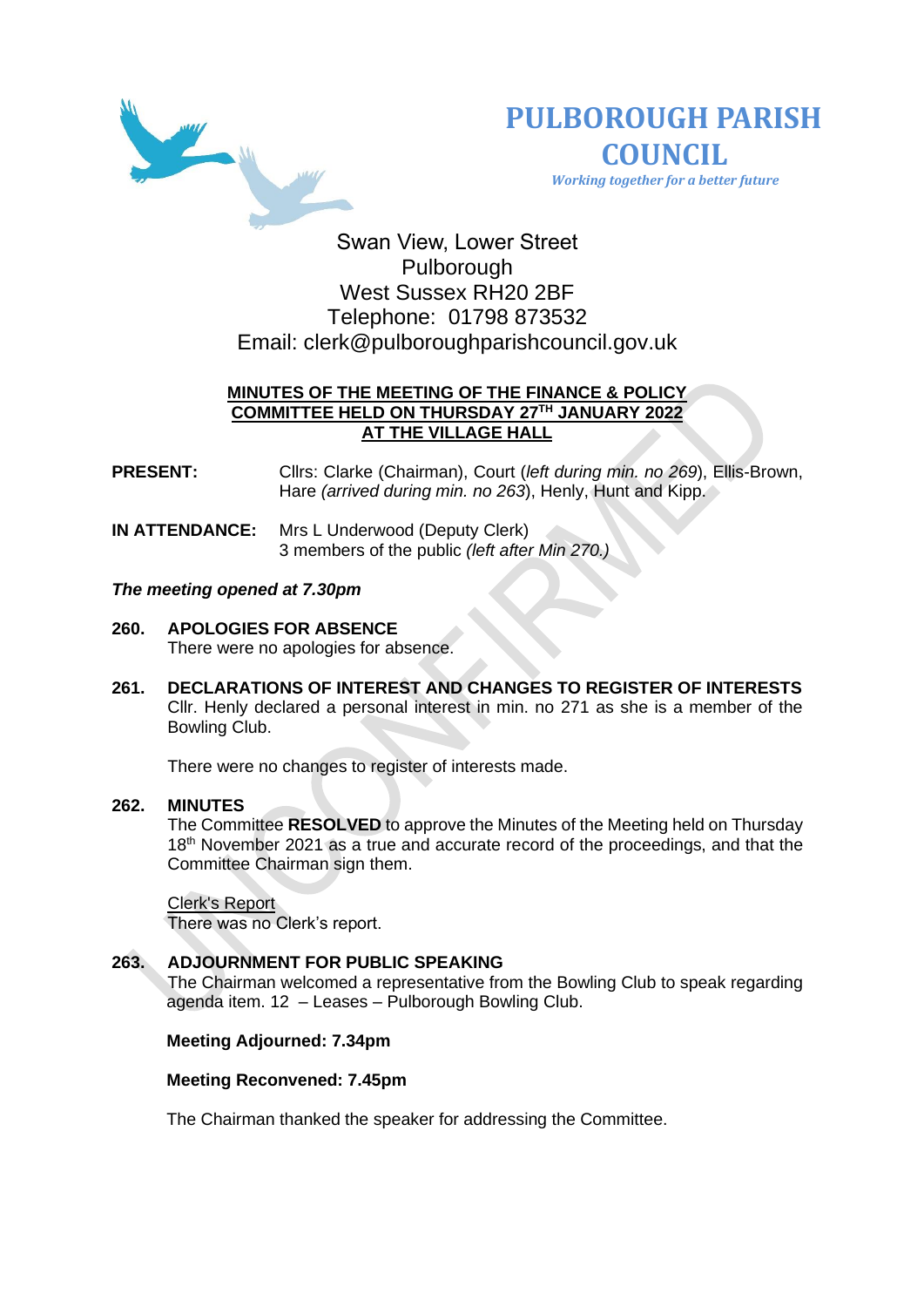# **264. PARISH COUNCIL FINANCES**

Members had received bank reconciliations for Cashbook 1 as at 30<sup>th</sup> November and 31<sup>st</sup> December 2021, for Cashbook 2 as at 30<sup>th</sup> November 2021 and for Cashbook 3 as at 30<sup>th</sup> November and 31<sup>st</sup> December 2021. These were **AGREED** when compared to the bank statements and the Committee Chairman duly signed the bank statements.

Members had received the quarterly summary of Income and Expenditure compared to budget to 31<sup>st</sup> December 2021.

Members had received the quarterly report of Earmarked Reserves to 31<sup>st</sup> December 2021.

It was **AGREED** that Cllr Hunt would undertake the Q2 inspection to 30<sup>th</sup> September 2021 and Cllr Ellis-Brown would undertake the Q3 inspection to 31<sup>st</sup> December 2021. The Clerk will contact both councillors in due course.

The Deputy Clerk reported on three creditor invoices outstanding over 30 days, as follows: Pulborough Football Club annual rent invoice is still under discussion with the club and a separate agenda item. MSF hire by the adult football club were overdue totalling £88.00 and £33.00 respectively. The club had, that day, confirmed that they would pay the invoices shortly.

# **265. S106/CIL Monies**

Members noted the latest HDC quarterly report.

# **266. SPORTS PAVILION DEVELOPMENT PROJECT**

Studio 5 have advised that they have contacted the Planning Officer regarding the PRoW and the status of the planning application and they advised that the application has been recommended for approval with advisories regarding the PRoW, but they have not been informed what these are yet.

They also advised regarding the water neutrality statement that it is still not clear whether this will be required, however, just in case. Studio 5 are trying to locate consultants who could undertake this, for a fee proposal. Cllr. Clarke advised that he will speak with Officers at HDC regarding the water neutrality statement and report back.

#### **267. PROJECTED PLANNING**

Members reviewed the projected planning list again, referred from the meeting on 28.10.21, and **RESOLVED** the following changes as the final document for 2021-22:

- Item 1 b HDC change to *New development parcels to provide funding via S106 or CIL, for the provision of sports, social and youth facilities.*
- Item 1 c HDC change …… congestion issues, *such as* Sopers Hill, Church Hill, Swan Corner, areas of the A29 *and transport infrastructure.*
- Item 2 a WSCC change to *updated* Village Transport Plan
- Item 2 b WSCC add ….through development west of station *- Willowmead development)*
- Item 2 c WSCC change to pedestrian *railway* crossing
- Add an item 3g PPC *Review of playground equipment.*
- Delete 4a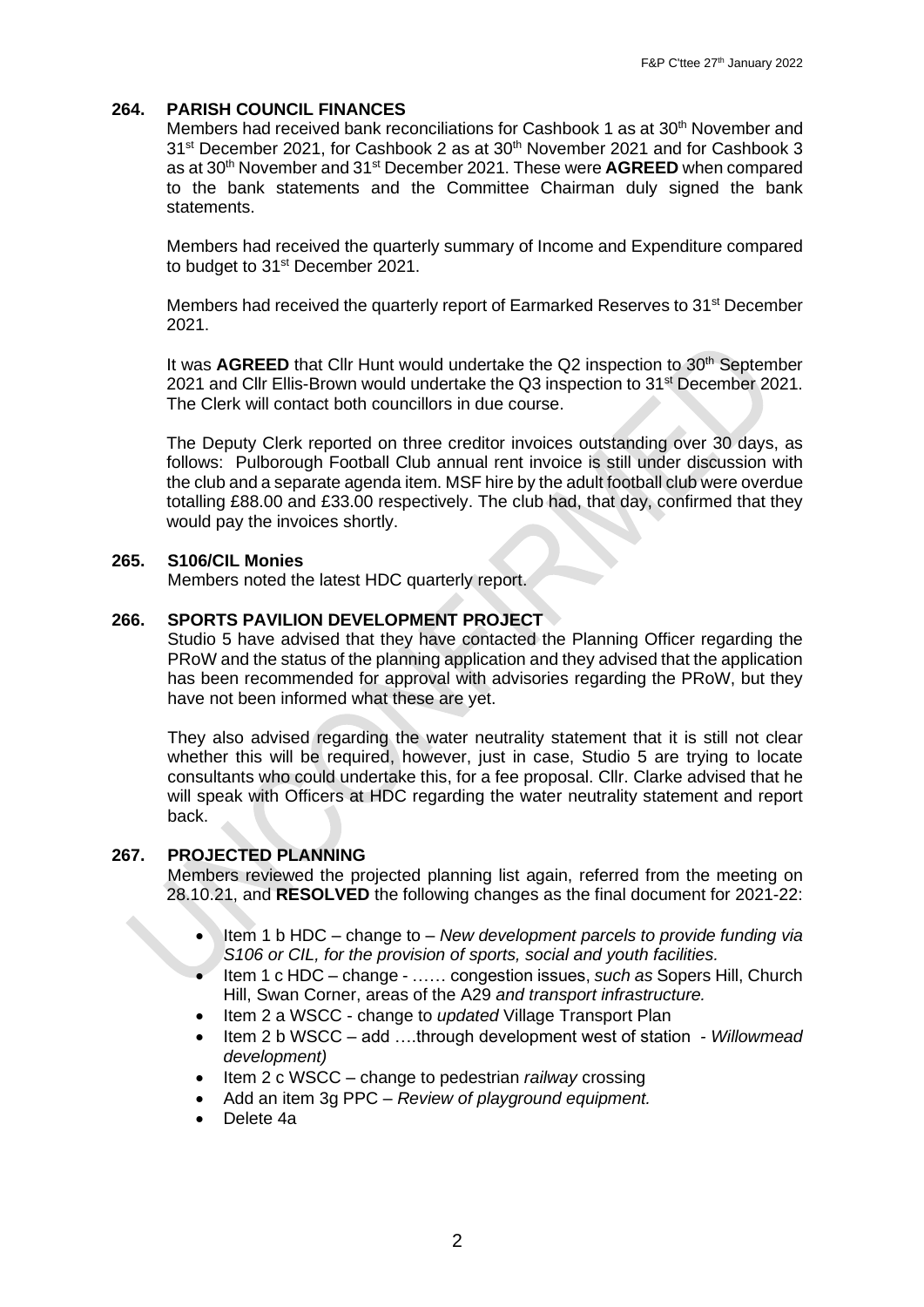#### **268. INTERNAL AUDIT REPORT 2021 – 22 (INTERIM REVIEW)**

Members received the above report and noted there were two recommendations. Members commented as follows:

• R1 Review of Staff Salaries – Members confirmed the pay award for the Clerk was a one off salary bonus and future salary reviews will take part as usual as per the Clerk's contractual terms of employment.

Members **AGREED** that it would be beneficial to set up a sub committee on an adhoc basis (with members from F&P) to consider HR matters and salaries putting recommendations to the F&P Committee. This would be appropriate when next reviewing the staff salaries. Members did not put forward any names for a sub committee at this time.

• R2 Review of Investments and Loans – The Deputy Clerk advised that Officers will investigate this further with other Parish Councils and advice from the Auditor. Members noted the risk but acknowledged that spreading the funds across other accounts would make the day to day accounting difficult.

Members also asked if this risk has been identified within the Risk Assessments. The Clerk will check this and if not will add it as an identified risk.

#### **269. RISK ASSESSMENTS**

Members received and reviewed the Council's risk assessments and **RESOLVED** to recommend for adoption to Council with the following amendments:

- Change the date of the assessment year to 2022.
- Where the responsibility is blank add the Clerk.
- Where the Data Protection Act 1998 is stated, change to Data Protection Act 2018.
- Where the Data Protection Officer is mentioned, state that this is the Clerk.

Cllr. Court left during this item as she was not feeling well.

#### **270. CODE OF CONDUCT**

Members received the newly amended Code of Conduct, as recommended by HDC, and **RESOLVED** to recommend to Full Council that the amended version be adopted.

Due to the confidential nature of the following 3 items (min no's 271, 272 & 273), it was **RESOLVED** that press and public be excluded for these points only (SO 3d refers).

# **271. LEASES – PULBOROUGH BOWLING CLUB**

Members noted the wishes of Pulborough Bowling Club under the public speaking session and after much discussion **RESOLVED** to propose to the Bowling Club drawing up a new 10 year lease with the following provisions:

- A peppercorn rent of £100 per year fixed.
- Water charges to be paid by the Bowling Club Officers will enquire if the best practice is for the Bowling Club to be named on the account and have invoices sent directly to them from Business Stream.
- Keep the repairing and insuring provisions, updated for modern legislation. Members noted the Bowling Club's intention to carry out major works to the building this year and would like to remind the Bowling Club of point 3.5.2.2 in the current lease, whereby an application to the Parish Council must be made for consent, supported by drawings etc.
- Keep the public access provisions.
- Legal fees for drawing up the new lease to be paid by the Bowling Club.